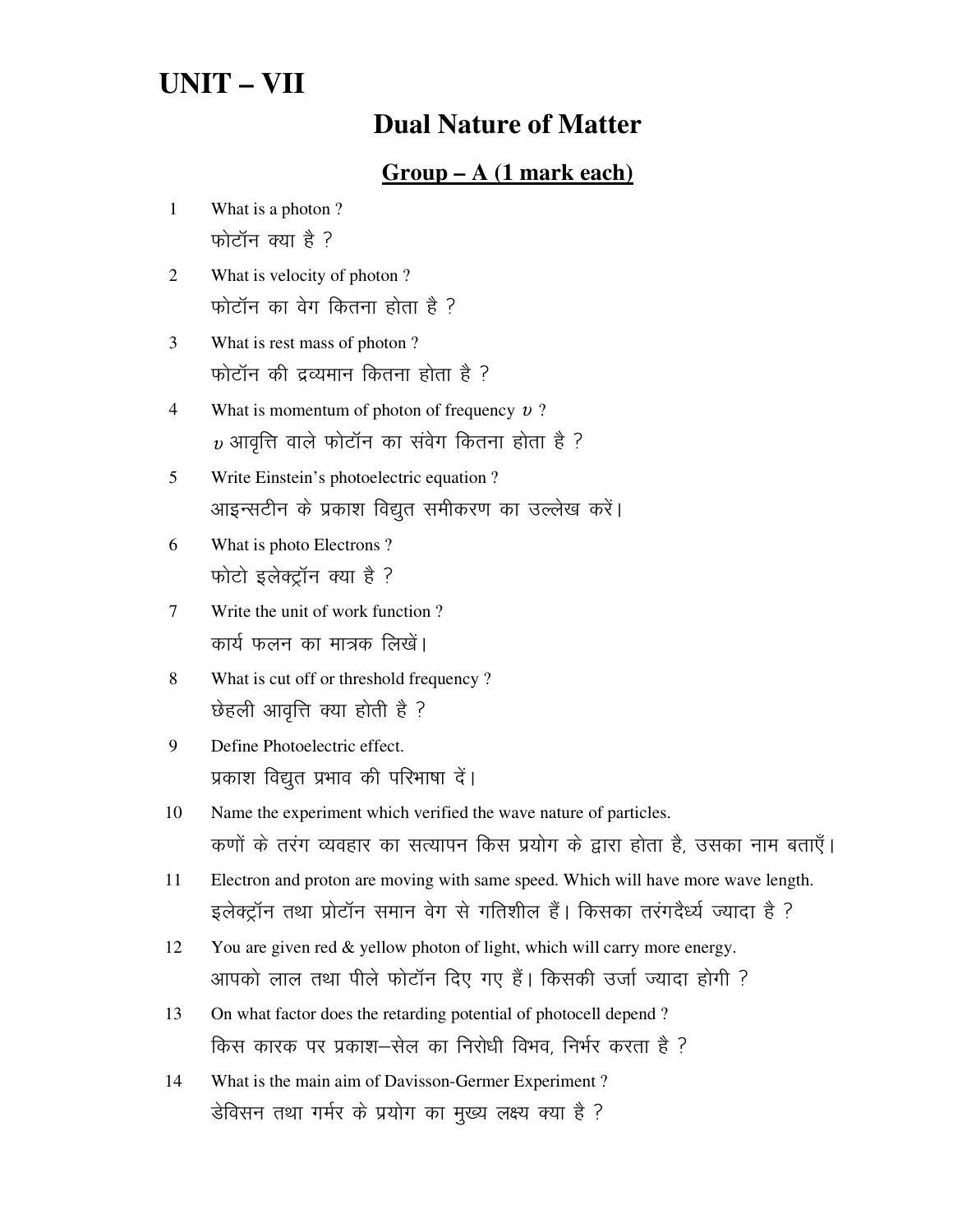- 15 Write the expression for the de-broglie wavelength of photon. फोटॉन के डि-ब्रोयी तरंग के लिए व्यंजक लिखें।
- 16 How does threshold frequency depend on intensity of light inphotoelectric effect. प्रकाश विद्युत प्रभाव में देहली आवृत्ति आपतित प्रकाश की तीव्रता पर किस प्रकार निर्भर  $\frac{a}{b}$  ?
- 17 Is matter wave an electromagnetic wave ? क्या द्रव्य तरंगे विद्युत चुम्बकीय हैं ?
- 18 What is stopping potential ? निरोधी विभव क्या होता है ?

### **Group – B (2 Marks each)**

- 1 What is a photon ? State any its two properties फोटॉन क्या है ? इसके दो गुणों का उल्लेख करें।
- 2 Write down Einstein's Photoelectric equation. What is threshold frequency. आन्इसटीन का प्रकाश विद्युत समीकरण लिखें। देहली आवृत्ति क्या होती है ?
- 3 Show that the de-Broglie wavelength of electrons accelerated by potential is given by the relation.  $\lambda = \frac{12.27}{\sqrt{2}} A^{\circ}$  $=\frac{12.27}{\sqrt{V}}A^{\circ}$ दर्शाएँ कि  $\nu$  विभवान्तर से त्वरित इलेक्ट्रॉन के लिए डे–ब्रोयी तरंग का मान निम्न संबंध से प्राप्त होता है।

$$
\lambda = \frac{12.27}{\sqrt{V}} A^o
$$

- 4 Why are de-Broglie wave associated with a moving football not visible? किसी गतिमान गेंद के लिए डे-ब्रोयी का तरंग दृष्टिगोचर नहीं होता है क्यों?
- 5 What are various types of electrons emission. इलेक्ट्रॉन) उत्सर्जन के विभिन्न प्रकार क्या है।
- 6 Why an electron and photon have same wave length which one has greater K.E ? यदि एक इलेक्ट्रॉन तथा एक फोटॉन का तरंग दैर्ध्य बराबर हो तो किसके पास ज्यादा उर्जा है?
- 7 Alkali metals are most suitable for photo-electric effect why ? भरमीय धातुएँ प्रकाश विद्युत प्रभाव के लिए ज्यादा उपयुक्त होती है। क्यों?
- 8 Which photon is more energetic : A red one or violet one ? Why ? कौन सा फोटॉप ज्यादा उर्जावार है: लाल अथवा बैगनी? क्यों ?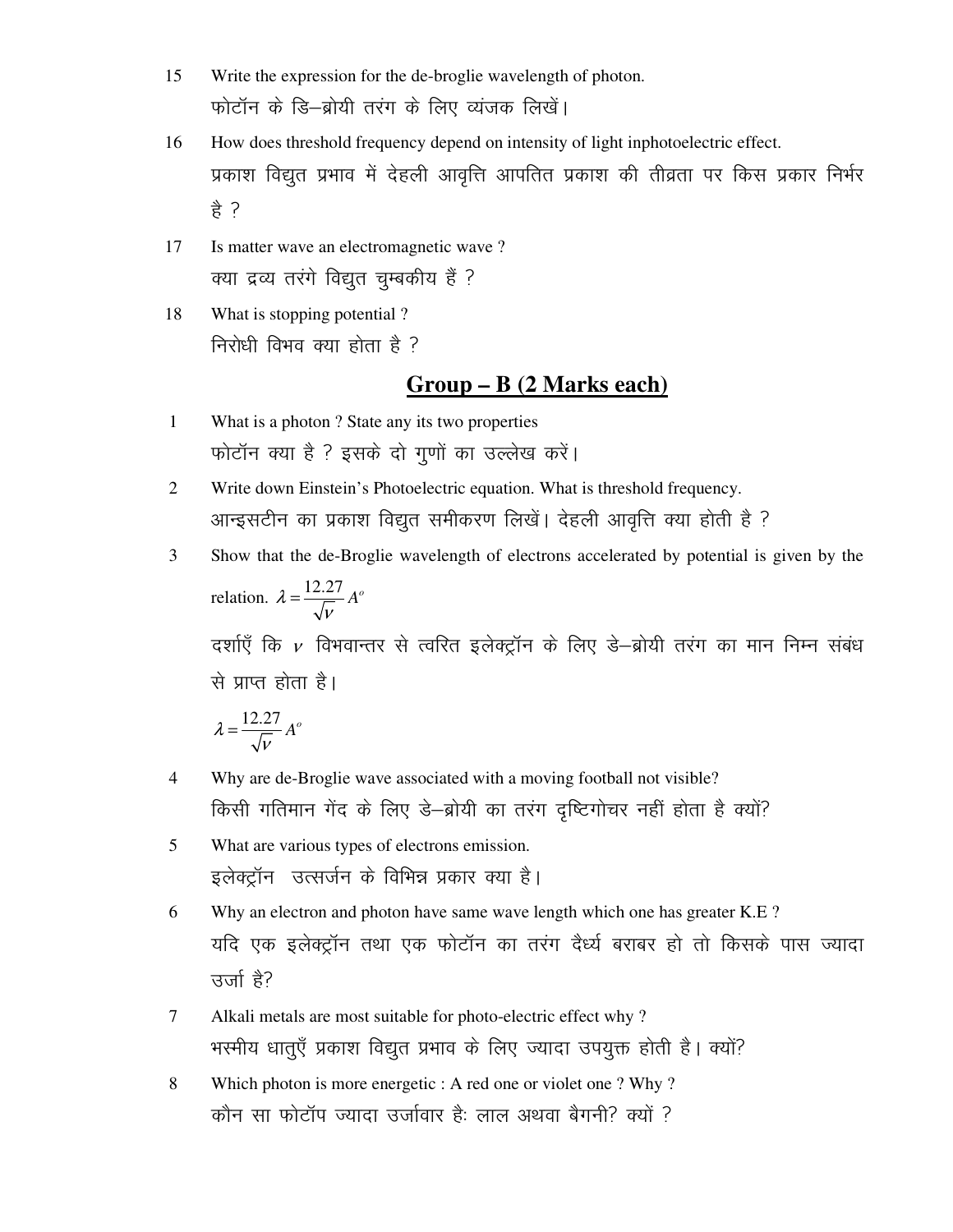- 9 If the accelerated potential of electron is 25 v then what will be its wavelength. यदि इलेक्ट्रॉन 25 v से त्वरित हो तो इसके डि-ब्रोयी तरंग का मान बताएँ?
- What is the outcome of Davission-Germer experiment? 10 डेविसन तथा गर्मर के प्रयोग से क्या निष्कर्ष निकलता है?

#### $Group - C$  (3 marks each)

- $\mathbf{1}$ Explain the working of a photo cell with a diagram एक स्वच्छ चित्र के द्वारा प्रकाश सेल की कार्यविधि की व्याख्या करें।
- Work function of Na is 2.3ev. Does sodium show photoelectric emission for light of  $\overline{2}$ wavelength 6800  $A^0$ सोडियम का कार्य फलन 2.3ev. है। क्या 6800 A°तरंग दैर्ध्य के द्वारा प्रकाश विद्युत प्रभाव का प्रदर्शन संभव है।
- 3 If the frequency of the incident radiation on the cathod of photoelectric device is doubled, how the following change.
	- a) Kinetic energy of electrons
	- b) Photoelectric current
	- c) Stopping potential

यदि प्रकाश विद्युत युक्ति पर आपतित प्रकाश की आवृति द्विगुणित कर दी जाए तो निम्न में कैसा परिवर्तन होगा $-$ 

- (a) इलेक्टॉन की गतिज उर्जा
- (b) प्रकाश वैद्युत धारा
- (c) निरोधी विभव
- The threshold frequencies for the metals A & B are  $10^{10}$  Hz and  $10^{16}$  Hz respectively, show  $\overline{4}$ by calculation which metal will emit photo electrons when light of wave length 3000 X  $10^{-10}$ m falls on them.

धातु A तथा B के लिए देहली आवृति का मान क्रमशः  $10^{10}$  Hz तथा  $10^{16}$  Hz है। गणना के द्वारा बताएँ कि 3000 X 10<sup>-10</sup> m तरगं दैर्ध्य किस धातू पर प्रकाश विद्युत प्रीााव उत्पन्न कर सकता है?

- $5<sup>5</sup>$ Why is wave nature of matter not apparent in our daily life? हमारे दैनिक जीवन में द्रव्य के तरंग प्रकृति का आभास क्यों नहीं हो पाता।
- 6 A Photon and electron have got same de-Broglie wave length, which has greater total energy? Explain. यदि एक फोटॉन और इलेक्ट्रॉन का डे–ब्रोयी तरंग दैर्ध्य सम्पन्नी है तो किसकी कुल उर्जा अधिक होगी? व्यख्या करें।